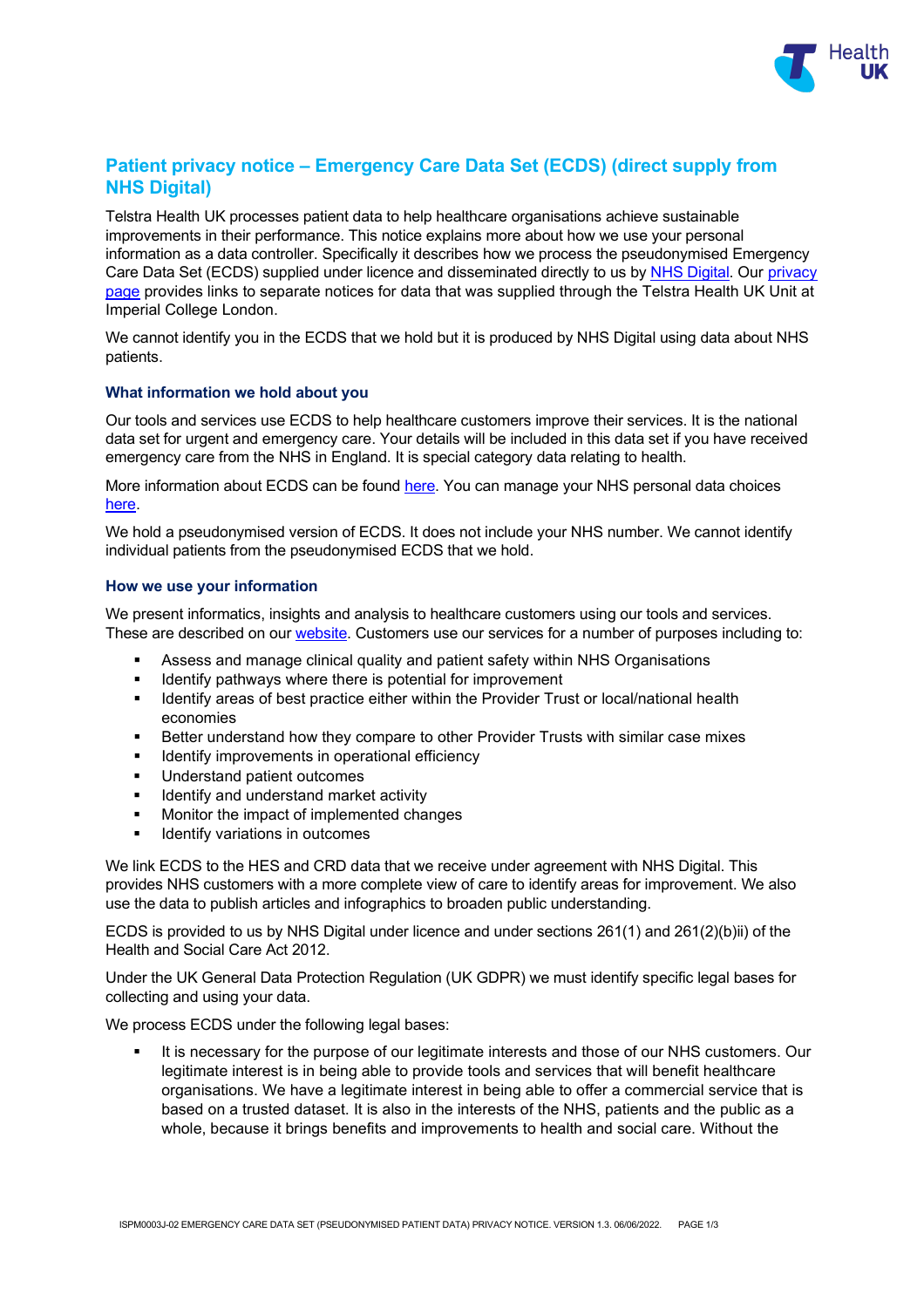

processing of this data we would not be able to deliver these benefits. This would be to the detriment of healthcare professionals and patients.

 It is necessary for archiving purposes in the public interest, scientific or historical research purposes or statistical purposes. It is proportionate to the aim pursued, respects the essence of the right to data protection and provides for suitable and specific measures to safeguard the fundamental rights and the interests of the data subject.

We only process ECDS under the terms of our data sharing agreement with NHS Digital. The processing is subject to additional safeguards, in particular the technical and organisational measures that fall under the scope of our independently and externally audited information security management system.

#### **Information we share with other organisations**

Our NHS customers can access a secure portal to see ECDS data relating to their service. This is at record level. Though we cannot identify you in the data your healthcare provider will be able to do so. They can also see aggregated data relating to other organisations (their peers).

Our NHS customers can also use our bespoke services to receive reports, analysis and visualisations. We also use the data to publish reports and articles that aim to increase the public understanding of health and social care. We may also work with private companies to provide them with reports and analysis. Any information shared in this way will be at a high level so that individuals cannot be identified.

Microsoft Ltd and Amazon Web Services (AWS) supply Cloud Services for Telstra Health UK and are therefore listed as data processors. They supply support to the system, but do not access data. Therefore, any access to the data held under this agreement would be considered a breach of the agreement.

#### **Information only processed in the UK**

The patient data we receive from NHS Digital is processed at Telstra Health UK premises and colocations and at Microsoft and AWS data centres within the UK.

#### **How long we keep your information**

J.

We keep data for the duration of our agreements with NHS Digital.

| Your rights                 |                           |                                                                                                                                                                                                                         |
|-----------------------------|---------------------------|-------------------------------------------------------------------------------------------------------------------------------------------------------------------------------------------------------------------------|
| <b>Informed</b>             | $\checkmark$              | This notice and the one published by NHS Digital are to inform you<br>about how we use your data when processing ECDS.                                                                                                  |
| <b>Access</b>               | $\checkmark$              | We cannot identify you from the ECDS data we hold. Please contact<br>NHS Digital for more information on how you can access data relating<br>to you.                                                                    |
| Objection                   | ×                         | Not applicable                                                                                                                                                                                                          |
| <b>Portability</b>          | $\boldsymbol{\mathsf{x}}$ | Not applicable                                                                                                                                                                                                          |
| <b>Correction or change</b> | $\checkmark$              | If any of the information we hold about you is incorrect or incomplete<br>then this should be corrected through your healthcare provider or via<br><b>NHS Digital.</b>                                                  |
| <b>Erasure</b>              | $\mathbf x$               | Not applicable                                                                                                                                                                                                          |
| <b>Restriction</b>          | $\boldsymbol{\mathsf{x}}$ | You can request that the use of your personal information is limited to<br>storage only. We cannot identify you from the ECDS we hold. Please<br>contact NHS Digital for more information on how to restrict your data. |